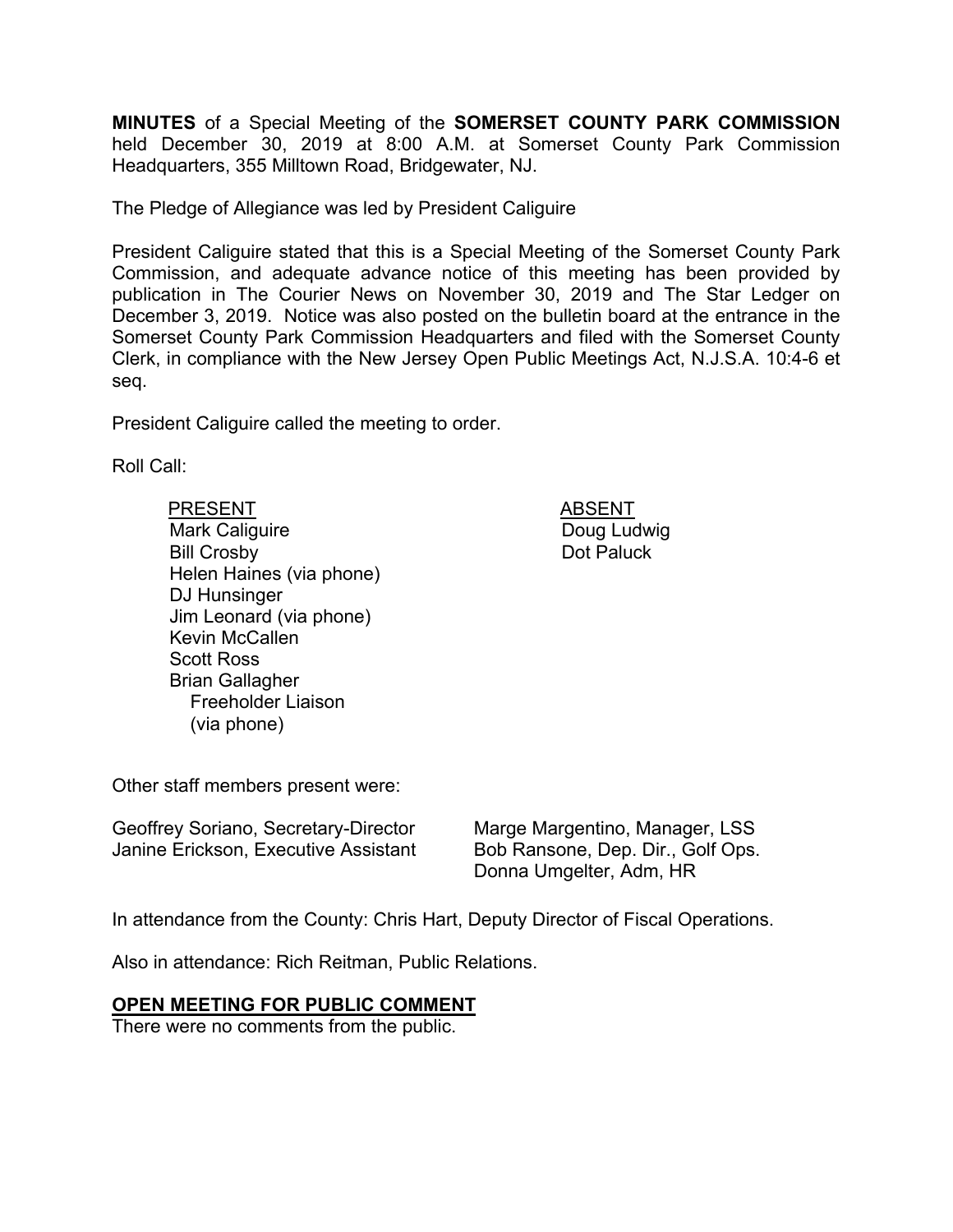# **APPROVAL OF BILLS FOR PAYMENT**

The following resolutions were moved by Commissioner Crosby; seconded by Commissioner McCallen. YEAS: Commissioners Crosby, Haines, Hunsinger, Leonard, McCallen, Ross, and President Caliguire. NAYES: None. ABSENT: Commissioners Ludwig and Paluck.

#### **Resolution R19-300 – Payment of Claims**

Resolution authorizing payment of claims in the amount of \$1,702,593.05 comprised of Claims in the amount of \$909,634.57, Other Expenses in the amount of \$70,364.32 and Salaries and Wages in the amount of \$722,594.16 for the period of December 10, 2019 through December 26, 2019.

#### **Resolution R19-301 – Confirming Orders**

Resolution authorizes the payment of confirming orders totaling \$9,764.13.

#### **Resolution R19-302 –Amending and Cancelling Certification of Funds for Previously Awarded Contracts**

Resolution cancels and amends certification of funds for previously awarded contracts.

#### **CONSENT AGENDA**

#### **RESOLUTIONS**

The following resolutions were moved by Commissioner Crosby; seconded by Commissioner Hunsinger. YEAS: Commissioners Crosby, Haines, Hunsinger, Leonard, McCallen, Ross, and President Caliguire. NAYES: None. ABSENT: Commissioners Ludwig and Paluck.

#### **Resolution R19-303 - Cancellation of Appropriations**

Resolution cancels appropriation in various salary and wage and operating accounts for 2019.

Director Soriano thanked County Deputy Director of Finance, Chris Hart; Park Commission Treasurer, Nick Trasente; and Accounting Coordinator, Scott Fisher for their assistance with closing out the 2019 budget.

#### **Resolution R19-304 – Award of Contract for Legal Services: General and Labor Counsel**

Resolution awards contract for general legal services to Eric Bernstein& Associates, LLC and contract for labor counsel to DiFrancesco, Bateman, Kunzman, Davis, Lehrer and Flaum.

## **Resolution R19-305 – Award of Contract for Public Relations**

Resolution awards contract to The Reitman Group.

## **Resolution R19-306 – Award of Contract for Design Of Promotional Materials**

Resolution awards contract to ContempoGraphics.